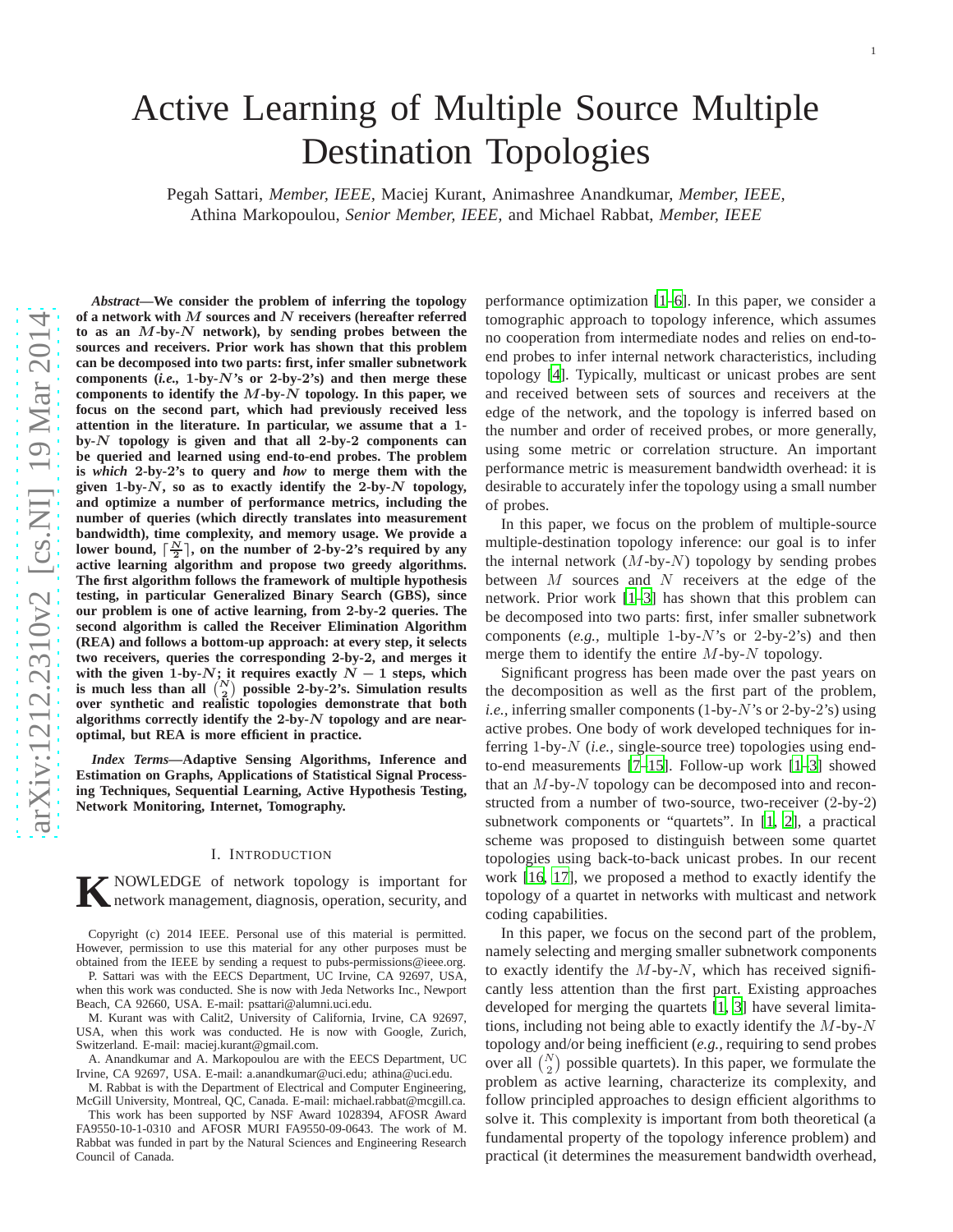running time and memory usage) points of view. These costs can become particularly important when we need to infer large or dynamic topologies using active measurements, and an efficient algorithm is required for that.<sup>[1](#page-1-0)</sup>

More specifically, we start from the problem of  $2$ -by- $N$ topology inference, which is an important special case and can then be used as a building block for inferring an Mby- $N$ . Consistently with [\[1\]](#page-10-0), we assume that a (static) 1by-N topology is known (*e.g.,* using one of the methods in [\[4,](#page-10-2) [7](#page-10-4)[–15](#page-10-5), [23](#page-10-9)]). Then we query the quartet component by sending end-to-end probes between the two sources and the two receivers, and we learn its topology using some of the methods in  $[1, 2, 16, 17, 24-28]^2$  $[1, 2, 16, 17, 24-28]^2$  $[1, 2, 16, 17, 24-28]^2$  $[1, 2, 16, 17, 24-28]^2$  $[1, 2, 16, 17, 24-28]^2$  $[1, 2, 16, 17, 24-28]^2$  $[1, 2, 16, 17, 24-28]^2$  $[1, 2, 16, 17, 24-28]^2$ . The problem then becomes one of active learning: "*which* quartets to query and *how* to merge them with the given 1-by-N, so as to exactly identify the 2-by- $N$  topology and optimize a number of performance metrics, including the number of queries (thus the measurement bandwidth), time complexity, and memory usage." Our contributions are as follows:

1) We provide a lower bound of  $\lceil \frac{N}{2} \rceil$  on the number of quartets required by *any* active learning algorithm in order to identify the  $2$ -by- $N$ . This characterizes the inherent complexity of the problem and also serves as a rough baseline for assessing the performance of practical algorithms.

2) We formulate the problem within the framework of multiple hypothesis testing and develop an active learning algorithm based on Generalized Binary Search (GBS). This is the natural framework to pose the problem; however, we evaluate the performance of this algorithm via simulation and show that the computational complexity is high in practice.

3) As an alternative, we design an efficient Receiver Elimination Algorithm (REA), which follows a greedy bottomup approach and provably identifies the 2-by- $N$  topology by querying exactly  $N - 1$  quartets. From the active probing perspective, this is attractive since only  $N - 1$  queries are required, which is much lower than all  $\binom{N}{2}$  possible quartets one could query. This directly results in very low measurement bandwidth, which is the main performance metric in active monitoring.

We compare the two algorithms to each other and to the lower bound via simulation over both synthetic and realistic topologies. The results show that both algorithms can exactly identify the topology and are near-optimal in terms of active measurement bandwidth. Between the two, the Receiver Elimination Algorithm is found to be very efficient in terms of running time and memory usage, and is, therefore, recommended for practical implementation.

The rest of the paper is organized as follows. Section [II](#page-1-2) summarizes related work. Section [III](#page-2-0) provides the problem

<span id="page-1-1"></span><sup>2</sup>Other techniques may also be developed in the future as this is still an active research area. However, this is out of the scope of this paper (see Section [III\)](#page-2-0).

statement and terminology. Section [IV](#page-3-0) provides a lower bound on the number of quartets required by any algorithm. Section [V](#page-4-0) proposes a greedy algorithm based on the GBS framework and evaluates its performance via simulation. Section [VI](#page-7-0) proposes the greedy REA, analyzes its correctness and performance, and compares it to GBS in simulation. Section [VII](#page-9-0) discusses possible extensions. Section [VIII](#page-9-1) concludes the paper.

#### II. RELATED WORK

<span id="page-1-2"></span>There is a large body of prior work on inference of network topology. The most closely related to this paper are the ones using active measurements and network tomography.

**Tomographic approaches.** A survey of *network tomography* can be found in [\[4\]](#page-10-2). Tomographic approaches rely only on end-to-end measurements to infer internal network characteristics, which may include link-level parameters (such as loss and delay metrics) or the network topology [\[29](#page-10-17)[–34](#page-11-0)]. In this paper, we focus on inferring the network topology. Most tomographic approaches rely on probes sent from a single source in a tree topology [\[7](#page-10-4)[–15\]](#page-10-5) and feed the number, order, or a monotonic property of received probes as input to statistical signal-processing techniques.

In [\[1](#page-10-0)[–3\]](#page-10-3), the authors formulated the multiple source multiple destination  $(M$ -by- $N)$  tomography problem by sending probes between  $M$  sources and  $N$  receivers. It was shown that an  $M$ by- $N$  network can be decomposed into a collection of 2-by-2 components, also referred to as quartets [\[5,](#page-10-18) [6\]](#page-10-1). Coordinated transmission of back-to-back unicast probes from the two sources and packet arrival order measurements at the two receivers were used to infer some information about the quartet topology. Assuming knowledge of  $M$  1-by- $N$  topologies and the quartets, it was also shown how to merge a second source's 1-by- $N$  tree topology with the first one. The resulting  $M$ -by- $N$  topology is not exact, but bounds were provided on the locations of the points where the two 1-by- $N$  trees merge with each other. This approach also requires a large number of probes for statistical significance, similar to many other methods [\[7](#page-10-4)[–11\]](#page-10-19). Compared to [\[1](#page-10-0)], our work is different in that (i) we assume perfect knowledge of the quartets, thus we identify the topology accurately; (ii) we focus on the efficiency of active learning, *i.e.,* selecting and merging the quartets, which has not been studied before. To the best of our knowledge, the only other merging algorithm proposed in the literature is [\[1](#page-10-0), [3\]](#page-10-3). However, the merging was not efficient since all possible quartets were queried exhaustively.

In our prior work [\[16](#page-10-7), [17\]](#page-10-8), we revisited the problem of topology inference using end-to-end probes in networks where intermediate nodes are equipped with multicast and network coding capabilities. We built on [\[1\]](#page-10-0) and extended it, using network coding at intermediate nodes to deterministically distinguish among all possible quartet topologies, which was not possible before. While in [\[16,](#page-10-7) [17](#page-10-8)], we focused on inferring the quartets fast and accurately, here we assume that any quartet can be queried and learned, and focus on efficiently selecting and merging the quartets to infer the larger topology. To the best of our knowledge, this work is the first to look at this aspect of the problem.

<span id="page-1-0"></span><sup>&</sup>lt;sup>1</sup>Examples of networks where up-to-date topology information, and thus dynamic mapping of the topology, is required include the following: detection systems that detect Internet faults [\[18](#page-10-12), [19](#page-10-13)] or prefix hijacks [\[20\]](#page-10-14) and require frequent measurements of Internet paths; content distribution networks that need to continuously monitor the topology in order to select the *best* content server for user requests [\[21](#page-10-15)]; and overlay networks that need to monitor the topology to select the best overlay routing [\[22](#page-10-16)].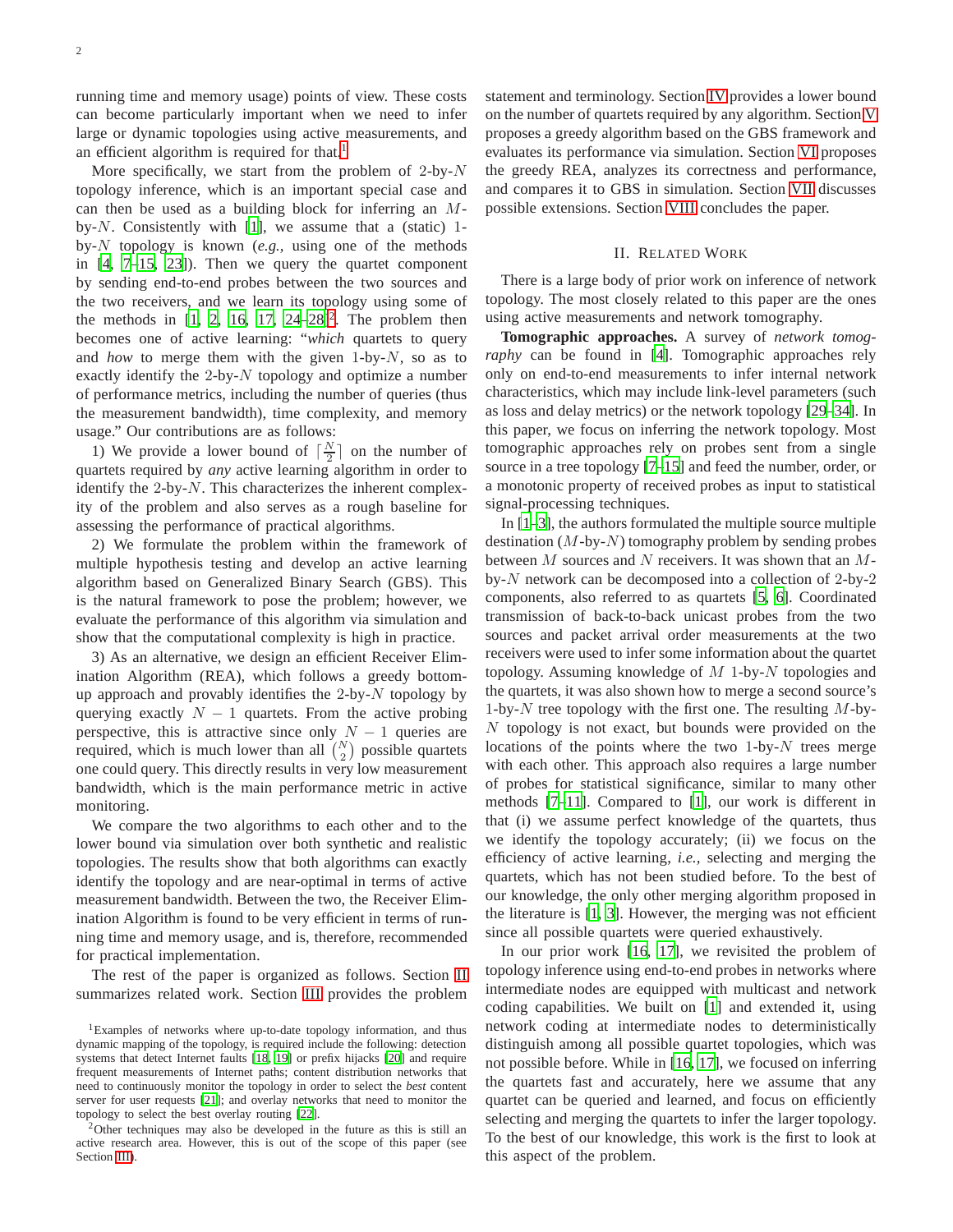There also exists a rich body of work on *multiple hypothesis testing* for active learning problems where queries are selected adaptively. One of the contributions of this paper is to formulate this problem in that framework and design an algorithm based on one such active learning scheme, GBS [\[35](#page-11-1)[–37](#page-11-2)], which we describe in detail in Section [V.](#page-4-0)

Topology inference problems have also been studied in the context of *phylogenetic* trees [\[38,](#page-11-3) [39](#page-11-4)]. The work in [\[6](#page-10-1)] built on [\[39](#page-11-4)] and proposed robust algorithms for multiple source tree topology inference. The work in [\[5\]](#page-10-18) inferred the topology of sparse random graphs using end-to-end measurements between a small subset of nodes. However, the quartet structures and the way we measure them are different in our case due to the nature of active probing in network tomography (see problem formulation in Section [III\)](#page-2-0).

**Traceroute-based approaches.** An alternative to tomographic approaches is traceroute-based techniques, which rely on cooperation of nodes in the middle of the network, in order to connect the ids of nodes along paths and reconstruct the topology [\[25](#page-10-20)[–28](#page-10-11)]. These approaches face their own set of challenges: not all intermediate nodes cooperate by responding, many of them have multiple network interfaces (ids), and traceroute is often turned off for security reasons. Therefore, traceroute-based methods must deal with missing or incomplete data and alias problems. Regardless, the point of this paper is not to compare the tomographic approaches against the traceroute-based approaches, but to provide active learning algorithms that can probe/query the network in an efficient way. Querying the network can be achieved via end-to-end probes, traceroute, or even in a passive way. As long as we can query 2-by-2 components, the active learning approach should be applicable and useful in minimizing the cost of all such approaches.

**Relation to the conference version.** This journal paper builds on our conference paper in [\[40\]](#page-11-5). In addition to revisions and elaborating on parts of the writing, new materials/contributions in this paper include the following: the formulation of the problem in the GBS framework as well as the performance evaluation of the GBS algorithm via simulation, and its comparison against REA.

#### III. PROBLEM STATEMENT

<span id="page-2-0"></span>M**-by-**N **Topology to be inferred.** Consider an M-by- $N$  topology as a directed acyclic graph (DAG), between  $M$ source nodes  $S = \{S_1, ..., S_M\}$  and N receiver nodes  $\mathcal{R} =$  $\{R_1, ..., R_N\}$ . We denote this M-by-N topology by  $G_{\mathcal{S}\times\mathcal{R}}$ . Note that  $G_{S_i \times \mathcal{R}}$ ,  $i = 1, ..., M$ , is a 1-by-N tree. Similar to [\[1](#page-10-0)[–3](#page-10-3)], we assume that a predetermined routing policy maps each source-destination pair to a unique route from the source to the destination. This implies the following three properties, first stated in  $[1]$ :<sup>[3](#page-2-1)</sup>

A1 For every source  $S_i$  and every receiver  $R_i$ , there is a unique path  $P_{ij}$ .



<span id="page-2-3"></span>Fig. 1. An example 2-by-4 topology. The solid lines and branching points  $B_{i,j}$ 's depict the  $S_1$  tree topology,  $G_{S_1 \times \mathcal{R}}$ .  $J_i$  is a joining point, where  $P_{2i}$ (indicated by the dashed lines) joins  $G_{S_1 \times R}$ . An example quartet is the part of the network connecting  $S_1, S_2$  to  $R_1, R_2$ , which is type 1 since both  $J_1$ and  $J_2$  lie above the branching point of  $R_1$  and  $R_2$  in  $\tilde{G}_{S_1\times R}$ , *i.e.*,  $B_{1,2}$ .

- A2 Two paths  $P_{ij}$  and  $P_{ik}$ ,  $j \neq k$ , branch at a *branching point* B, and they never merge again.
- A3 Two paths  $P_{ik}$  and  $P_{jk}$ ,  $i \neq j$ , merge at a *joining point* J, and they never split again.

We are interested in inferring the logical topology<sup>[4](#page-2-2)</sup>, defined by the branching and joining points defined above. We present most of our discussion in terms of  $M = 2$ , *i.e.*, inferring a 2by-N topology  $G_{\mathcal{S}\times\mathcal{R}}$ ,  $\mathcal{S} = \{S_1, S_2\}$ ; an M-by-N topology,  $S = \{S_1, ..., S_M\}$ , can then be constructed by merging smaller structures, as we describe in Section [VII.](#page-9-0)

*Example [1](#page-2-3):* Fig. 1 illustrates an example 2-by-N topology with  $N = 4$ . The logical tree topology of  $S_1$  is shown by solid lines and branching points  $B_{i,j}$ 's. Each  $J_i$  depicts a joining point, where the path from  $S_2$  to receiver  $R_i$  (indicated by the dashed lines) joins the  $S_1$  tree. For example, the path from  $S_2$  to  $R_1$  joins the  $S_1$  tree at a point between  $B_{1,3}$  and  $B_{1,2}$ , whereas the path to  $R_4$  joins at a point above  $B_{1,4}$ .

**Quartet Components.** In [\[1\]](#page-10-0), it has been shown that an  $M$ -by- $N$  topology can be decomposed into a collection of 2-by-2 subnetwork components, which, in this paper, we call *quartets*, following the terminology in [\[5,](#page-10-18) [6](#page-10-1)]. Each quartet can be of four possible types, as shown in Fig. [2.](#page-3-1) We refer to Fig. [2](#page-3-1)  $(a)$ ,  $(b)$ ,  $(c)$ , and  $(d)$  as types 1, 2, 3, and 4, respectively. Note that in type 1, the joining points for both receivers coincide  $(J_1 \equiv J_2)$  and the branching points for both sources coincide  $(B_{1,2}^1 \equiv B_{1,2}^2)$ . However, the other three types (2, 3, and 4), have two distinct joining points and two distinct branching points.

In order to infer the type of a quartet between two sources  $S_1, S_2$  and two receivers  $R_i, R_j$ , a set of probes must be sent from  $S_1, S_2$  to  $R_i, R_j$ . The received probes can then be processed using techniques such as the ones developed in: [\[1](#page-10-0), [2\]](#page-10-6) (which distinguish type 1 from types 2, 3, 4 by sending back-to-back unicast probes); [\[16,](#page-10-7) [17\]](#page-10-8) (which distinguish among all four types exploiting multicast and network coding); [\[24](#page-10-10)] (which can exactly infer the topology of a super-source to

<span id="page-2-1"></span> $3$ These assumptions are realistic, the same as in  $[1-3]$ , and consistent with the destination-based routing used in the Internet: each router decides the next hop taken by a packet using a routing table lookup on the destination address. We further assume that the network does not employ load balancing.

<span id="page-2-2"></span><sup>&</sup>lt;sup>4</sup>A logical topology is obtained from a physical topology by ignoring nodes with in-degree  $=$  out-degree  $=$  1. Such nodes cannot be identified and network tomography always focuses on inferring logical topologies.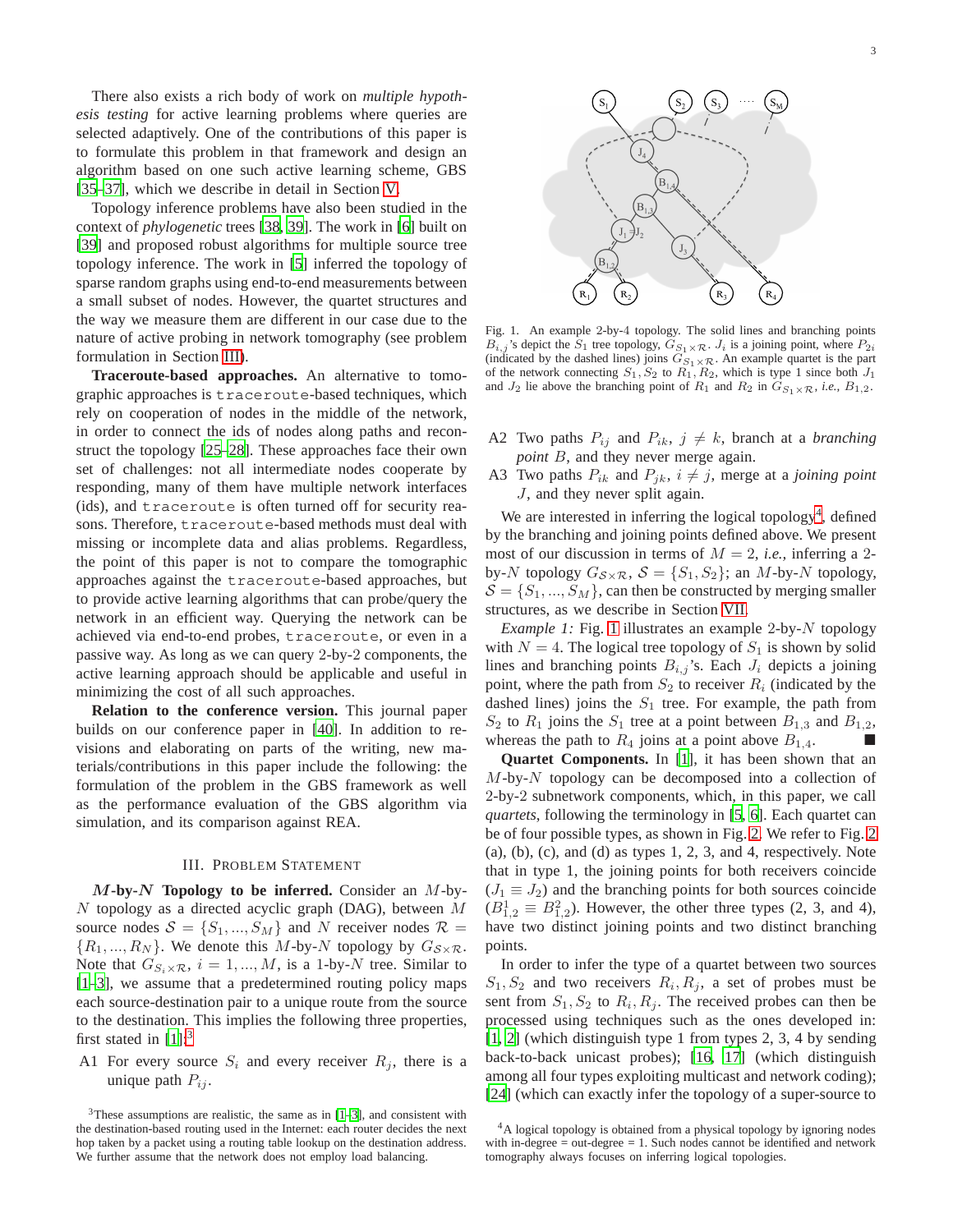

<span id="page-3-1"></span>Fig. 2. The four possible types of a quartet (2-by-2 subnetwork component). There are two sources  $S_1$  and  $S_2$  multicasting packets  $x_1$  and  $x_2$ , respectively, to two receivers  $R_1$  and  $R_2$ . All links are directed downwards, but arrowheads are omitted to avoid cluttering. The 1-by-2 topology of  $S_1$  is a tree composed of  $S_1$ ,  $B_{1,2}^1$ ,  $R_1$ ,  $R_2$ . Similarly, the 1-by-2 tree rooted at  $S_2$  is  $S_2$ ,  $B_{1,2}^2$ ,  $R_1$ ,  $R_2$ .  $J_1$  and  $J_2$  are joining points, where the paths from  $S_2$  to  $R_1$  and  $R_2$ join/merge with  $S_1$ 's tree topology.

two receivers using network coding); traceroute [\[25](#page-10-20)[–28\]](#page-10-11) from the two sources to the two receivers; or other techniques that may be developed in the future, since this is still an active research area. We consider the design of these techniques to be out of the scope of this paper and we focus on their use by active learning algorithms to perform a *query*, *i.e.,* to learn a quartet type by sending and processing a set of active probes.

Being able to query the type of a quartet enables inference of an  $M$ -by- $N$  topology in two steps, as follows: first infer the type of each quartet, and then merge these quartets to identify the original topology. Indeed, knowing the type of the quartet, we can use Fig. [2](#page-3-1) to infer the relative location of joining and branching points. For example, knowing that the quartet is of type 1 implies that (i) the two joining points coincide  $J_1 \equiv J_2$ , (ii) the two branching points coincide  $B_{1,2}^1 \equiv B_{1,2}^2$ , and (iii) the joining point is above the branching point. Similar inferences can be made from the other types.

**Problem Statement.** Consistently with [\[1](#page-10-0)], we assume that  $G_{S_1\times R}$  (*i.e.*, the 1-by-N tree topology rooted at  $S_1$ , which contains only branching points) is known (*e.g.,* using one of the methods in [\[4,](#page-10-2) [7](#page-10-4)[–15,](#page-10-5) [23](#page-10-9)]). We also assume that the type of the quartet between  $S_1$ , a new source  $S_2$ , and any two receivers can be queried and learned, as explained above.

Given (i)  $G_{S_1 \times \mathcal{R}}$  and (ii) the ability to query the quartet type between  $S_1$ ,  $S_2$ , and any two receivers  $R_i$ ,  $R_j$ , our goal is to *identify* all joining points,  $\mathcal{J}_N = \{J_1, J_2, ..., J_N\}$ , where the paths from  $S_2$  to each receiver join the tree describing paths from  $S_1$  to the same set of receivers.<sup>[5](#page-3-2)</sup> Identifying a joining point  $J_i$  (for receiver  $R_i$ ) means locating  $J_i$  on a single logical link, between two branching points on  $G_{S_1 \times \mathcal{R}}$ . *E.g.*, in Fig. [1,](#page-2-3) the path from  $S_2$  to  $R_1$  joins the  $S_1$  tree at a point between nodes  $B_{1,3}$  and  $B_{1,2}$ ; *i.e.*,  $J_1$  is located on the link  $(B_{1,3}, B_{1,2}).$ 

We achieve this goal via active learning: we start from the given, static, 1-by-N topology  $G_{S_1 \times \mathcal{R}}$ , and proceed by updating it in steps. In each step, we select which quartet to query (*i.e.,* which two receivers to send probes to, from sources

 $S_1$  and  $S_2$ <sup>[6](#page-3-3)</sup>, and learn its type (after sending and processing the received probes, we have essentially queried and learned the type of that quartet). We then merge this quartet with the known topology so far. We continue until identifying the entire 2-by-N. The goal is to exactly identify the 2-by-N topology while minimizing the number of queries (*i.e.,* set of probes sent to measure the quartets). This metric is important because it directly translates into measurement bandwidth. Additional performance metrics that it is desirable to keep low include: merging complexity and memory usage.

## <span id="page-3-4"></span>IV. LOWER BOUND

<span id="page-3-0"></span>First, we provide a lower bound on the number of quartets required by any active learning algorithm to identify the 2-by-N topology. This lower bound clearly depends on the topology we want to identify and serves as a baseline for assessing the performance of the proposed algorithms.

*Theorem 4.1:* Given  $G_{S_1 \times \mathcal{R}}$ , the number of quartets required to be queried by any algorithm in order to identify all the joining points in  $G_{\mathcal{S}\times\mathcal{R}}$ ,  $\mathcal{S} = \{S_1, S_2\}$ , is at least  $\lceil \frac{N}{2} \rceil$ .

Before proving the theorem, let us discuss some examples that illustrate the intuition and that this bound is not tight.

*Example 2:* Fig. [3\(](#page-4-1)a) shows a 2-by-N topology with  $N = 4$ , which requires querying exactly  $\frac{N}{2} = 2$  quartets in order to uniquely identify all the joining points. This is because, in this particular topology, knowing the types of  $(R_1, R_2)$  and  $(R_3, R_4)$  is sufficient for identifying all four joining points. Indeed,  $(R_1, R_2)$  is of type 4, which, according to Fig. [2,](#page-3-1) means that both  $J_1$  and  $J_2$  lie below  $B_{1,2}$ ; also  $(R_3, R_4)$  is type 4, which means that both  $J_3$  and  $J_4$  are below  $B_{3,4}$ . Thus, each joining point is identified on a single logical link.

*Example 3:* Fig. [3\(](#page-4-1)b) shows an example where  $\frac{N}{2} = 2$ quartets are not sufficient and 3 quartets are required to identify all the joining points. There exist  $\binom{4}{2} = 6$  possible quartets in this topology, from which  $\binom{6}{2} = 15$  pairs of quartets can be selected; one can check that none of the 15 possible pairs can uniquely identify all the joining points. For example, let us consider  $(R_1, R_2)$ . Since it is of type 1, Fig. [2](#page-3-1) indicates that  $J_1 \equiv J_2$  and both of them lie above  $B_{1,2}$ . However, there is more than a single link above  $B_{1,2}$ ; therefore, we continue

<span id="page-3-2"></span><sup>&</sup>lt;sup>5</sup>Note that we do not need to identify the branching points of  $S_2$  because the tree topology of  $S_2$ , like  $S_1$ , is given. We are only interested in identifying where these two tree topologies join/merge with each other, *i.e.,* we only want to identify the joining points of  $S_1$  and  $S_2$  trees.

<span id="page-3-3"></span><sup>&</sup>lt;sup>6</sup>Since we focus on  $M = 2$ , *i.e.*, only two sources  $S_1$  and  $S_2$ , we represent the quartets  $(S_1, S_2, R_i, R_j)$  only by the receivers  $(R_i, R_j)$  for brevity.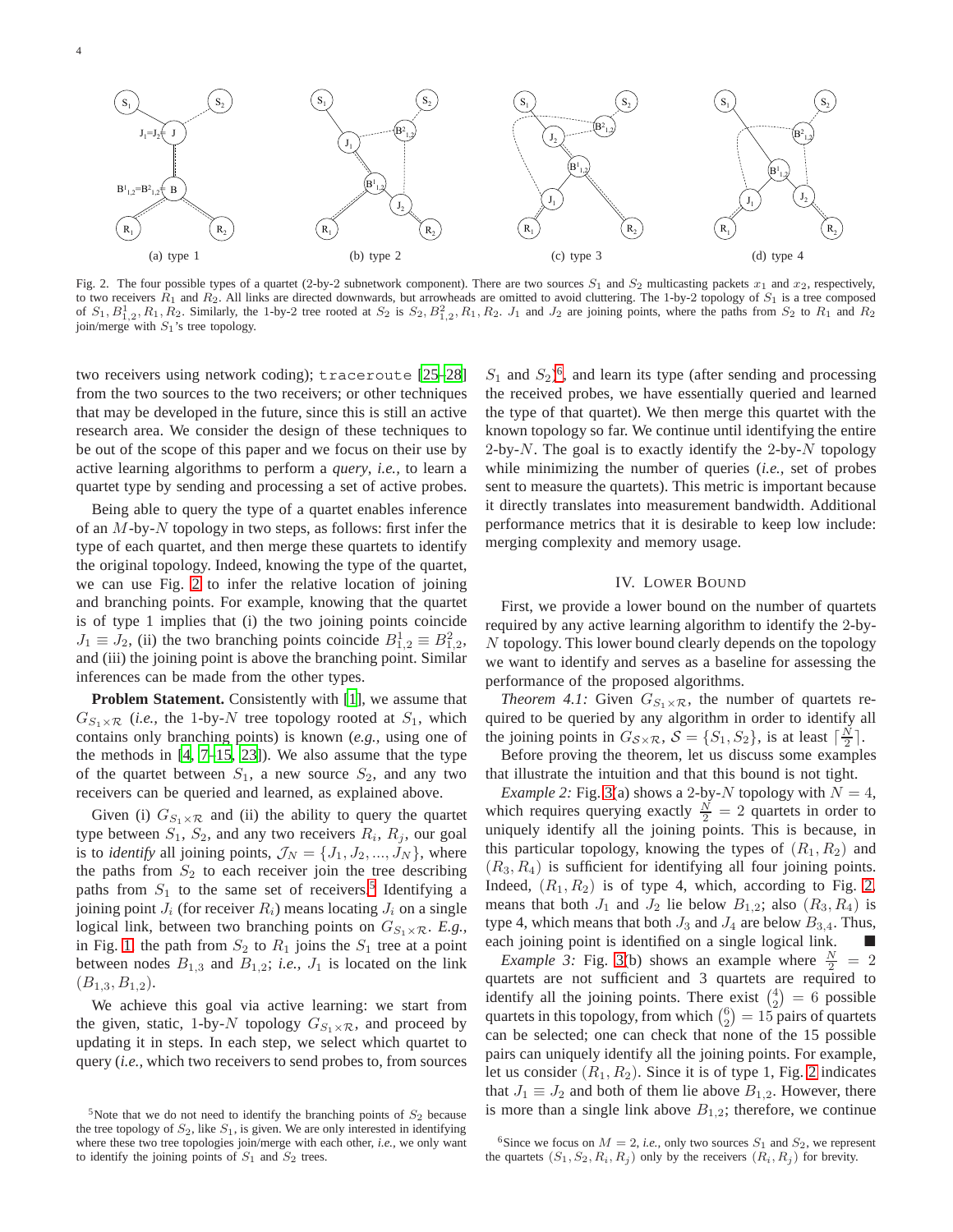

<span id="page-4-1"></span>Fig. 3. Two example 2-by-N topologies with  $N = 4$ . In (a),  $\frac{N}{2}$  quartets are sufficient to identify the joining points, *i.e.*,  $(R_1, R_2)$  and  $(R_3, R_4)$ . In (b), more than  $\frac{N}{2}$  quartets are required, *e.g.*,  $(R_1, R_2)$ ,  $(R_1, R_3)$ , and  $(R_1, R_4)$ .

by considering  $(R_1, R_3)$ . It is again of type 1, which means that  $J_1 \equiv J_3$  is located above  $B_{1,3}$ . Therefore, we go one step further and consider  $(R_1, R_4)$ . Since this is also of type 1,  $J_1 \equiv J_4$  lies above  $B_{1,4}$ . At this step, we only have a single link between  $S_1$  and  $B_{1,4}$  and thus,  $J_1 \equiv J_2 \equiv J_3 \equiv J_4$  are all identified (depicted as  $J$  in Fig. [3\(](#page-4-1)b)). Although there are other choices of triplets of quartets, in this topology, at least 3 quartets are required.

From these examples, one can see that the lower bound of  $\lceil \frac{N}{2} \rceil$  is not tight and it is not achievable in every topology. Theorem [4.1](#page-3-4) follows from the following lemma.

*Lemma 4.2:* In order for an algorithm to identify all joining points for all the receivers, each receiver needs to appear in the set of quartets queried by the algorithm at least once.

*Proof:* Assume that there exists a receiver  $R_i$  that has not been queried in any of the quartets. We show that even with complete knowledge of all other joining points, there exist at least two possible and feasible locations for  $J_i$ , as follows.

*Location 1:*  $J_i$  lies on the last incoming link to  $R_i$ , *i.e.*, on the link between the parent of  $R_i$  in the  $S_1$  tree (which from now on, we denote by  $parent(R_i)$ ), and  $R_i$ . For example in Fig. [3\(](#page-4-1)a) and Fig. 3(b), assume that  $R_i = R_2$ ; then Location 1 would be the link  $(B_{1,2}, R_2)$ . This is allowed by the routing assumptions in Section [III](#page-2-0) because (1) there is a unique path  $P_{2i}$ ; (2)  $P_{2i}$  never merges with  $P_{2j}$ ,  $j \neq i$ ; and (3)  $P_{2i}$  merges with  $P_{1i}$  at  $J_i$ , and they continue together until they reach  $R_i$ .

*Location 2:* Define  $J_i$  as follows. On path  $P_{1i}$ , start at  $parent(R_i)$  and move up towards  $S_1$ , until the first link that does not fully overlap with any  $P_{2j}$ ,  $j \neq i$ . Place  $J_i$  on that link. For example in Fig. [3\(](#page-4-1)a), Location 2 for  $J_2$  would be the link  $(B_{1,3}, B_{1,2})$ ; whereas in Fig. [3\(](#page-4-1)b), it would be the link  $(S_1, B_{1,4})$ . This location is also allowed by the assumptions in Section [III:](#page-2-0)

A1 There is a unique path  $P_{2i}$ .

A2 For every  $j \neq i$ , the two paths  $P_{2i}$  and  $P_{2j}$  never join after they branch. Indeed, if  $J_j$  is located above  $J_i$  on  $P_{1i}$ , then this is guaranteed by the construction of  $J_i$ . In contrast,  $J_i$  cannot be located below  $J_i$  on  $P_{1i}$  since this would imply the violation of A2 even before adding  $J_i$ .

A3  $P_{2i}$  merges with  $P_{1i}$  at  $J_i$  and they never split.

Thus, both Location 1 and Location 2 are valid for  $J_i$ , according to the routing assumptions, and  $J_i$  cannot be uniquely identified. Therefore,  $R_i$  needs to be queried at least once.  $\blacksquare$ 

Theorem [4.1](#page-3-4) follows from the following reasoning: each quartet involves two receivers, and thus, at least  $\lceil \frac{N}{2} \rceil$  quartets are required for each receiver to appear in the set of quartets queried by the algorithm at least once.

# <span id="page-4-0"></span>V. A GENERALIZED BINARY SEARCH ALGORITHM

## *A. Background on GBS*

The GBS approach has been proposed for the problem of determining a binary-valued function through a sequence of strategically selected queries, as explained in the following [\[35](#page-11-1)]. Consider a finite (potentially very large) collection of binary-valued functions  $H$ , called the "hypothesis space", defined on a domain  $X$ , called the "query space". Each  $h \in \mathcal{H}$  is a mapping from X to  $\{+1, -1\}$ . Let  $|\mathcal{H}|$  denote the cardinality of H, *i.e.,* the total number of hypotheses. The functions  $h \in \mathcal{H}$  are assumed to be unique, and one function,  $h^* \in \mathcal{H}$ , produces the correct binary labeling.  $h^*$  is assumed to be fixed but unknown. The goal is to determine  $h^*$  through as few queries from  $X$  as possible. Therefore, the queries need to be selected strategically in a sequential manner such that  $h^*$  is identified as quickly as possible.

It has been shown that the learning problem described above is NP-complete [\[41](#page-11-6)]; a practical heuristic has been proposed in the form of a greedy algorithm called Generalized Binary Search (GBS). At each step, GBS selects a query that results in the most even split of the hypotheses under consideration into two subsets, responding  $+1$  and  $-1$ , respectively, to the query. The correct response to the query eliminates one of these two subsets from further consideration. The work in [\[35\]](#page-11-1) characterizes the worst-case number of queries required by GBS in order to identify the correct hypothesis  $h^*$ . The main result of [\[35\]](#page-11-1) indicates that under certain conditions on the query and hypothesis spaces, the query complexity of GBS (*i.e.,* the minimum number of queries required by GBS to identify h ∗ ) is near-optimal, *i.e.,* within a constant factor of  $\log_2 |\mathcal{H}|$ . The constant depends on two parameters  $c^*$  and k, defined in [\[35](#page-11-1)], and it is desirable that they are both as small as possible.

In this section, we pose our problem in the GBS framework and use the GBS algorithm because (i) our problem is one of active learning and lends itself naturally to be posed in the GBS framework, and (ii) GBS is a principled (although not optimal) approach with provable correctness and performance guarantees [\[35\]](#page-11-1).

## *B. Merging Logical Topologies in the GBS Framework*

In this section, we formulate our problem within the GBS framework. Consider a set of hypotheses  $H$ , where each hypothesis  $h \in \mathcal{H}$  is a configuration that results from placing each joining point  $J_i$  on an arbitrary link in the path  $P_{1i}$  in the  $S_1$  tree. The query space X is the set of all queries for all the quartets, where each query  $x \in \mathcal{X}$  asks about the type of a quartet  $(R_i, R_j)$ . Since in our problem, each such query x has 4 possible answers (corresponding to the 4 quartet types), we need to modify our queries to make them consistent with the binary functions in the standard GBS framework. We assume that each query  $x$  consists of 4 subqueries, each of which asks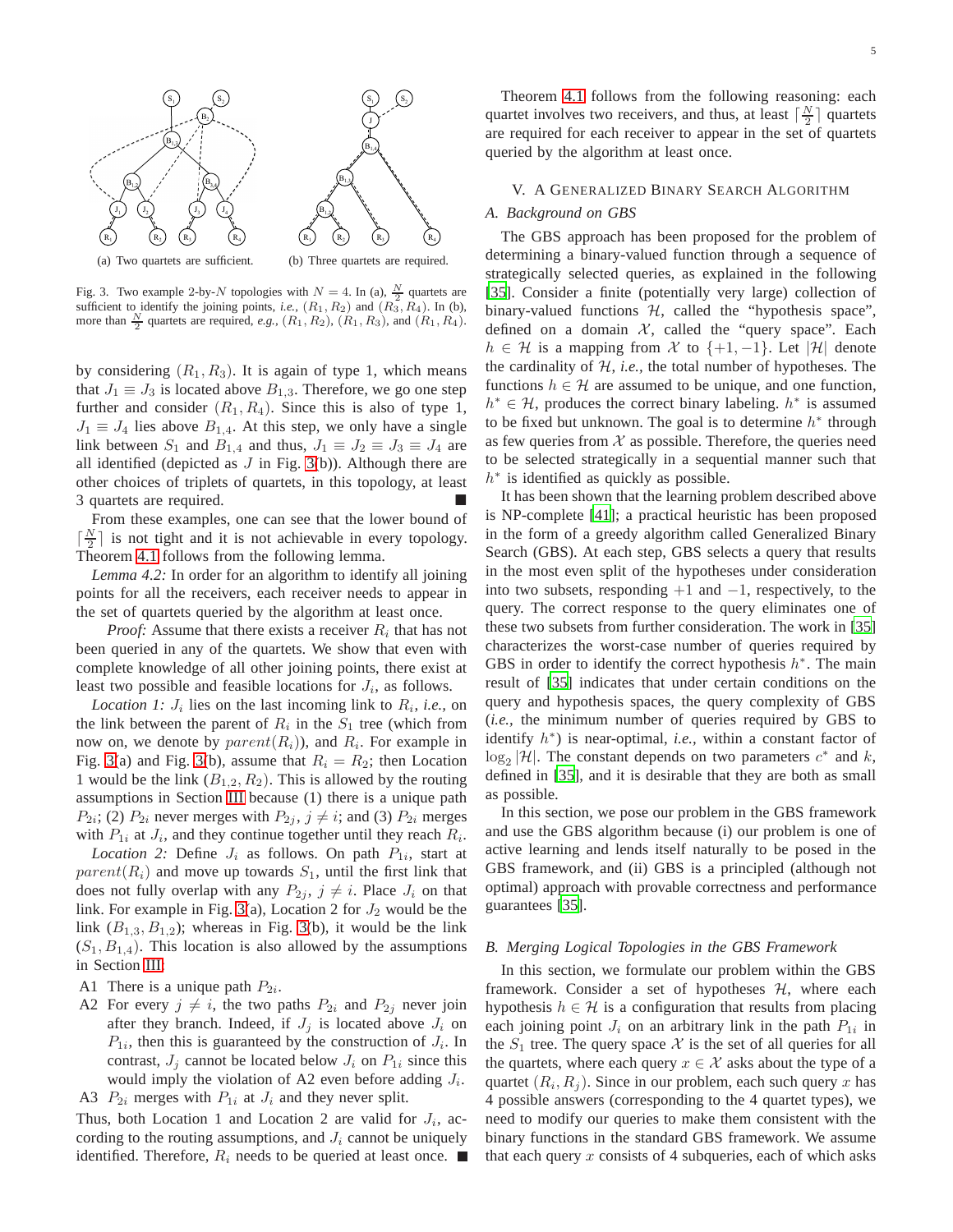<span id="page-5-1"></span>**Algorithm 1** GBS algorithm for identifying the joining points.

| 1: Let $J = [0, 0, , 0]$ be a vector of length N, which represents the                                                                                                                                                                                                                                            |
|-------------------------------------------------------------------------------------------------------------------------------------------------------------------------------------------------------------------------------------------------------------------------------------------------------------------|
| locations of the joining points.                                                                                                                                                                                                                                                                                  |
| while $\exists$ 0 in <i>J</i> do<br>2:                                                                                                                                                                                                                                                                            |
| 3:<br>Let $wcB = []$ represent the worst case benefits for all the quartets.                                                                                                                                                                                                                                      |
| 4:<br>for each receiver $R_i$ do                                                                                                                                                                                                                                                                                  |
| 5:<br>for each receiver $R_i$ , $j > i$ do                                                                                                                                                                                                                                                                        |
| 6:<br>Let $B_{i,j}$ be the lowest common ancestor of $R_i, R_j$ in $G_{S_1 \times \mathcal{R}}$                                                                                                                                                                                                                   |
| Let $up_i \subset P_{1i}$ be the subset of $P_{1i}$ located above $B_{i,j}$<br>7:                                                                                                                                                                                                                                 |
| 8:<br>Let $up_i \,\subset P_{1i}$ be the subset of $P_{1i}$ located above $B_{i,j}$                                                                                                                                                                                                                               |
| Let $dn_i \,\subset P_{1i}$ be the subset of $P_{1i}$ located below $B_{i,j}$<br>9:                                                                                                                                                                                                                               |
| Let $dn_j \,\subset P_{1j}$ be the subset of $P_{1j}$ located below $B_{i,j}$<br>10:                                                                                                                                                                                                                              |
| 11:                                                                                                                                                                                                                                                                                                               |
|                                                                                                                                                                                                                                                                                                                   |
| 12:                                                                                                                                                                                                                                                                                                               |
| 13:                                                                                                                                                                                                                                                                                                               |
|                                                                                                                                                                                                                                                                                                                   |
| $\begin{array}{l} \text{Let any } \infty \text{ and } \text{p} = \frac{ u_{p_i} }{ P_{1i}   P_{1j} } \\ \text{type2\_B} = \frac{ u_{p_i} }{ P_{1i}   P_{1j} } \\ \text{type3\_B} = \frac{ d n_i   u_{p_j} }{ P_{1i}   P_{1j} } \\ \text{type4\_B} = \frac{ d n_i   d n_j }{ P_{1i}   P_{1j} } \end{array}$<br>14: |
| wcB.append(max([type1_B, type2_B, type3_B, type4_B]))<br>15:                                                                                                                                                                                                                                                      |
| 16:<br>$selectedQuartet = wcB$ . index(min(wcB))                                                                                                                                                                                                                                                                  |
| 17:<br>Let selectedQuartetType be the type of selectedQuartet.                                                                                                                                                                                                                                                    |
| 18:<br>switch selectedQuartetType do                                                                                                                                                                                                                                                                              |
| 19:<br>case type 1 :                                                                                                                                                                                                                                                                                              |
| 20:<br>$P_{1i} \longleftarrow up_i$                                                                                                                                                                                                                                                                               |
| 21:<br>$P_{1i} \longleftarrow up_i$                                                                                                                                                                                                                                                                               |
| 22:<br>case type 2 :                                                                                                                                                                                                                                                                                              |
| 23:<br>$P_{1i} \longleftarrow up_i$                                                                                                                                                                                                                                                                               |
| 24:<br>$P_{1i} \longleftarrow dn_i$                                                                                                                                                                                                                                                                               |
| 25:<br>case type 3 :                                                                                                                                                                                                                                                                                              |
| 26:<br>$P_{1i} \longleftarrow dn_i$                                                                                                                                                                                                                                                                               |
| 27:<br>$P_{1i} \longleftarrow up_i$                                                                                                                                                                                                                                                                               |
| 28:<br>case type 4 :                                                                                                                                                                                                                                                                                              |
| $P_{1i} \longleftarrow dn_i$<br>29:                                                                                                                                                                                                                                                                               |
| $P_{1j} \longleftarrow dn_j$<br>30:                                                                                                                                                                                                                                                                               |
| if $ P_{1i}  == 1$ then<br>31:                                                                                                                                                                                                                                                                                    |
| $J_i = P_{1i}$<br>32:                                                                                                                                                                                                                                                                                             |
| if $ P_{1i}  == 1$ then<br>33:                                                                                                                                                                                                                                                                                    |
| $J_i = P_{1i}$<br>34:                                                                                                                                                                                                                                                                                             |
| 35: Output $J$ .                                                                                                                                                                                                                                                                                                  |
|                                                                                                                                                                                                                                                                                                                   |

whether  $(R_i, R_j)$  is of a specific type  $(1, 2, 3, 0r 4)$  or not; *i.e.*:

| Is $(R_i, R_j)$ of type 1? |  |
|----------------------------|--|
| Is $(R_i, R_j)$ of type 2? |  |
| Is $(R_i, R_j)$ of type 3? |  |
| Is $(R_i, R_j)$ of type 4? |  |

The answer to each such subquery is binary, which is consistent with the GBS formulation. Of course, not all four subqueries are always required for a quartet; one would stop as soon as she gets the first "yes", which would reveal the type of the quartet. Note, however, that we count the number of queries (not subqueries) as the performance metric of the GBS algorithm.

Our goal is to find the target hypothesis  $h^*$ , which is the configuration that results from the correct placement of the joining points in the  $S_1$  topology, using as few queries (*i.e.*, the knowledge of as few quartet types) as possible.<sup>[7](#page-5-0)</sup>

Algorithm [1](#page-5-1) describes a greedy strategy based on GBS for determining  $h^*$ . In the beginning, there are |H| possible hypotheses. In each step, the algorithm selects the best (*i.e.,*

maximally discriminating [\[35\]](#page-11-1)) quartet to query as follows. By querying a quartet and learning its type, some information is obtained about the locations of two joining points. Thus, the number of feasible hypotheses, which agree with the constraints imposed by the quartets queried and learned so far, is reduced by a number, which depends on the topology in general. We call this number the *benefit* of the quartet. The best quartet to select to query is the one with maximum benefit. However, the benefit of each quartet becomes known only *after* it is queried. Thus, the algorithm considers all four possible types for every possible quartet, and focuses on the worst case benefit of that quartet, *i.e.,* the type that gives the minimum benefit. The best quartet to query is the one with maximum worst case benefit.

We denote the benefit of each type for a quartet  $(R_i, R_j)$  by  $type1_B$ ,  $\cdots$ ,  $type4_B$  in Alg. [1,](#page-5-1) and define it as follows. Each quartet type limits the number of candidate edges where  $J_i$  and  $J_i$  can be located on, in the way depicted in Fig. [2.](#page-3-1) The benefit of a type for  $(R_i, R_j)$  is the ratio of the number of edges where  $J_i$  and  $J_j$  can potentially be located on after learning this type, divided by the current number of candidate edges for the locations of  $J_i$  and  $J_j$ . The worst case (minimum) benefit of  $(R_i, R_j)$  results from the type for which this ratio is maximized, and the maximum of these worst case benefits over all quartets is given by the quartet with minimum ratio.

In order to provide an analytical upper bound on the number of quartets required by Alg. [1,](#page-5-1) one can try to use the main result of [\[35\]](#page-11-1), which indicates that Alg. [1](#page-5-1) requires  $\log_2 |\mathcal{H}|$ quartets.<sup>[8](#page-5-2)</sup> However, we cannot compute  $|\mathcal{H}|$  exactly in our problem; we can only provide a loose upper bound on that, which is  $N!$ .<sup>[9](#page-5-3)</sup> Therefore, we obtain the upper bound of  $\log N! \approx N \log N$  on the number of quartets required by Algorithm [1,](#page-5-1) which is loose, and much larger than the lower bound. In the next section, we evaluate the performance of Alg. [1](#page-5-1) via simulation to obtain a better estimate of the number of quartets it requires to query in order to infer different topologies.

## <span id="page-5-4"></span>*C. Performance Evaluation*

*1) Simulation Setup:* We evaluate Alg. [1](#page-5-1) in simulations over both synthetic topologies (as shown in Fig. [4\)](#page-6-0) and realistic topologies (as shown in Fig. [5\)](#page-6-1), and we compare it to the lower bound. The main performance metric of interest is the number of quartets queried in order to exactly infer the topology, which directly translates into measurement overhead. Additional metrics include the running time and the memory used by the algorithm, *i.e.,* the computational complexity.

For the synthetic topologies, we illustrate only the 1-by- $N$ tree topology of  $S_1$  in Fig. [4.](#page-6-0) We consider the star topology, "perfect" and "tall" binary trees (referring to the topologies

<span id="page-5-0"></span> $7$ More formally,  $h^*$  answers every query, for any pair of receivers, in accordance with the true 2-by-N topology. Mathematically,  $h^*$  is a mapping from queries to  $\{+1, -1\}$ , not a topology itself. However, there is a bijection between all 2-by- $N$  logical topologies and the corresponding mappings in  $H$ , and therefore, knowing  $h^*$  is equivalent to knowing the 2-by- $N$  topology.

<span id="page-5-2"></span><sup>&</sup>lt;sup>8</sup>This is the best case, where the constants  $c^*$  and k in [\[35\]](#page-11-1) are both as small as possible. In practice, there is an additional constant factor for  $\log_2 |\mathcal{H}|$ .

<span id="page-5-3"></span><sup>&</sup>lt;sup>9</sup>The bound is obtained by starting from the  $S_1$  tree and considering all possible placements of  $J_i$  on  $P_{1i}$ ,  $\forall i$ . Fig. [4\(](#page-6-0)c) shows that there are  $N \times$  $N \times (N-1) \cdots \times 2 \cong N!$  possible such placements. In practice, the routing assumptions in Section [III](#page-2-0) impose some constraints on possible  $J_i$  locations. Also, the type of each quartet may rule out some types for the other quartets. Therefore, the exact  $|\mathcal{H}|$  depends on the topology and we cannot compute it.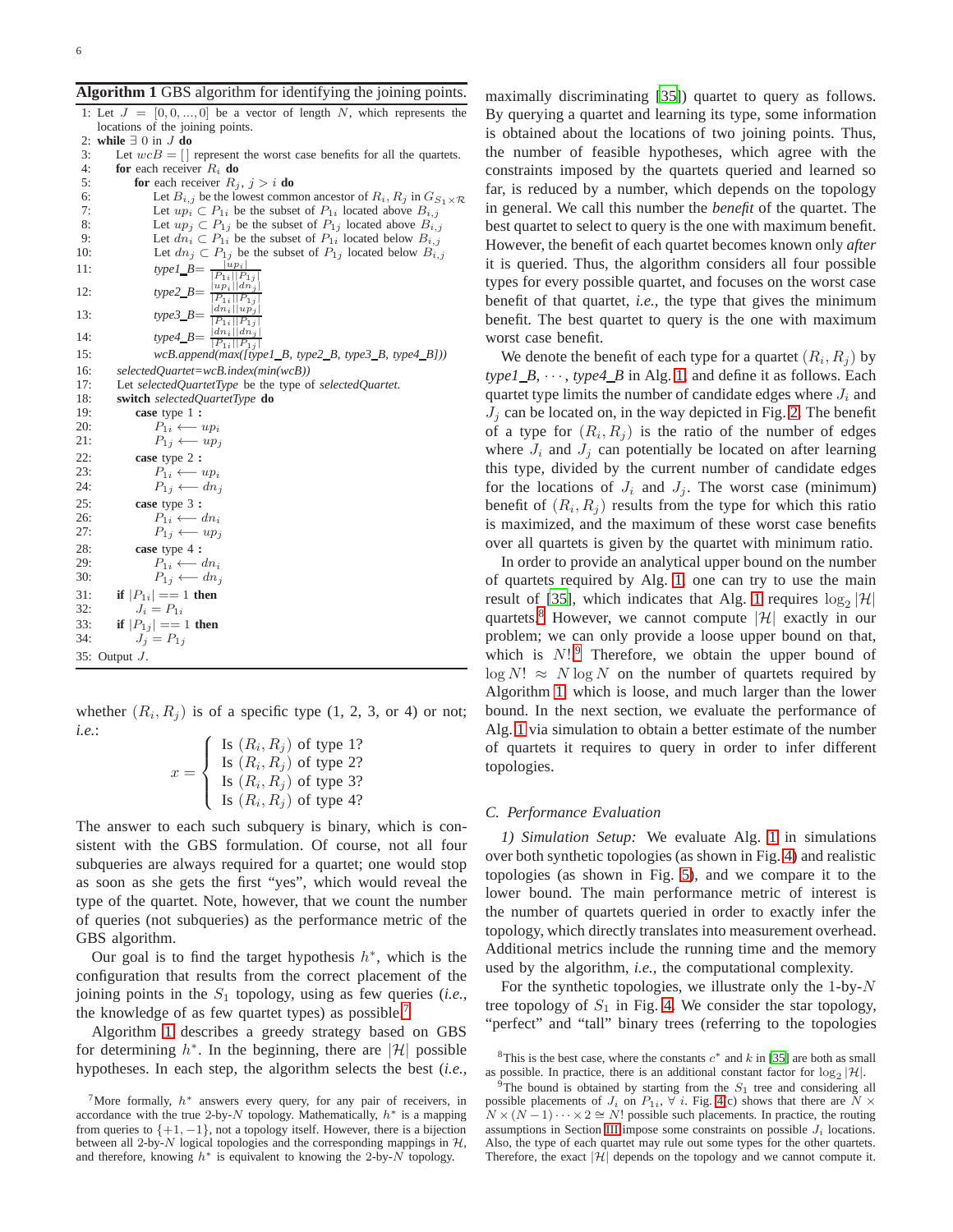7



Fig. 4. Four synthetic  $G_{S_1\times T_2}$  topologies used to evaluate the performance of Alg. [1](#page-5-1) (the GBS approach) in simulations.

<span id="page-6-0"></span>

(a) A realistic 2-by-16 topology from a US University departmental LAN [\[3\]](#page-10-3).



(b) A 2-by-16 topology generated from the Exodus topology [\[28](#page-10-11)].

<span id="page-6-1"></span>Fig. 5. Two realistic 2-by- $N$  topologies used to evaluate the performance of Alg. [1](#page-5-1) (GBS). The solid lines indicate the paths taken by probes from  $S_1$  and the dashed lines indicate the paths taken by probes from  $S_2$ .

depicted in Fig. [4\(](#page-6-0)b) and [4\(](#page-6-0)c), respectively), and perfect ternary trees, for the  $G_{S_1 \times \mathcal{R}}$  tree topology. Starting from this tree, we then create a 2-by-N topology, with sources  $S_1$  and  $S_2$ , by choosing the location of each joining point  $J_i$  (for receiver  $R_i$ ) on a single logical link, selected uniformly at random, on  $P_{1i}$  in  $G_{S_1 \times \mathcal{R}}$ . For each  $G_{S_1 \times \mathcal{R}}$  in Fig. [4,](#page-6-0) we consider 100 realizations of such random placements (resulting in different 2-by- $N$  topologies) and report the average number of quartets required for these topologies in the next section.

For the realistic topologies, we show the complete 2-by-N topology in Fig. [5.](#page-6-1) Fig. [5\(](#page-6-1)a) depicts a US University departmental LAN with 16 receivers, first used in [\[3\]](#page-10-3). Fig. [5\(](#page-6-1)b) is a 2-by-16 directed acyclic graph (DAG), extracted from the Exodus topology, which is a large commercial ISP whose backbone map was inferred by the Rocketfuel project [\[28](#page-10-11)]. To generate this topology, we picked randomly two nodes of Exodus (nodes 5, 36) to be the sources, and selected all sixteen



<span id="page-6-2"></span>Fig. 6. Simulation results for the average number of quartets required by Alg. [1](#page-5-1) (GBS) to infer the 2-by-N topology when  $G_{S_1 \times \mathcal{R}}$  is a perfect binary tree (Fig. [4\(](#page-6-0)b)) of various sizes,  $N = 4, ..., 128$ . The results are averaged over 100 realizations of random placements of the joining points. The standard deviation error bars (not shown) are comparable with the marker size. The figure also shows the number of quartets required by Alg. [2](#page-7-1) (REA) and the lower bound in comparison to Alg. [1](#page-5-1) (GBS).

nodes to which both sources had routes to be the receivers. We then found the shortest path trees from each source to the receivers, and considered the overlap between these two trees.

Our experiments are conducted using the Python implementation of Algorithm [1,](#page-5-1) which we have made available online [\[42](#page-11-7)]. It takes as input any topology and returns the number of quartets required by Algorithm [1](#page-5-1) to infer that topology. Next, we summarize the simulation results.

*2) Simulation Results (for the Number of Quartets):* When  $G_{S_1 \times R}$  is a star topology as depicted in Fig. [4\(](#page-6-0)a), Alg. [1](#page-5-1) always identifies the 2-by-N topology by querying only  $\lceil \frac{N}{2} \rceil$ quartets, which is the lower bound. Therefore, it is optimal.

When  $G_{S_1\times R}$  is a perfect binary tree as shown in Fig. [4\(](#page-6-0)b), Alg. [1](#page-5-1) requires different numbers of quartets, between  $\frac{N}{2}$ and  $N$ , in different 2-by- $N$  topologies. However, as shown in Fig. [6,](#page-6-2) on average, Alg. [1](#page-5-1) requires  $\sim N$  quartets.

Similar results are obtained for tall binary trees (Fig. [4\(](#page-6-0)c)) and perfect ternary trees (Fig. [4\(](#page-6-0)d)). Here, we omit the figures and only report the results. When  $G_{S_1 \times \mathcal{R}}$  is a tall binary tree, the number of quartets required by Alg. [1](#page-5-1) varies depending on the quartet types in different 2-by- $N$  topologies; however, in our simulations on tall binary trees with  $N > 100$  receivers, we observe that in at least 80% of the realizations, Alg. [1](#page-5-1) requires  $N - 1$  quartets. This percentage increases up to 99%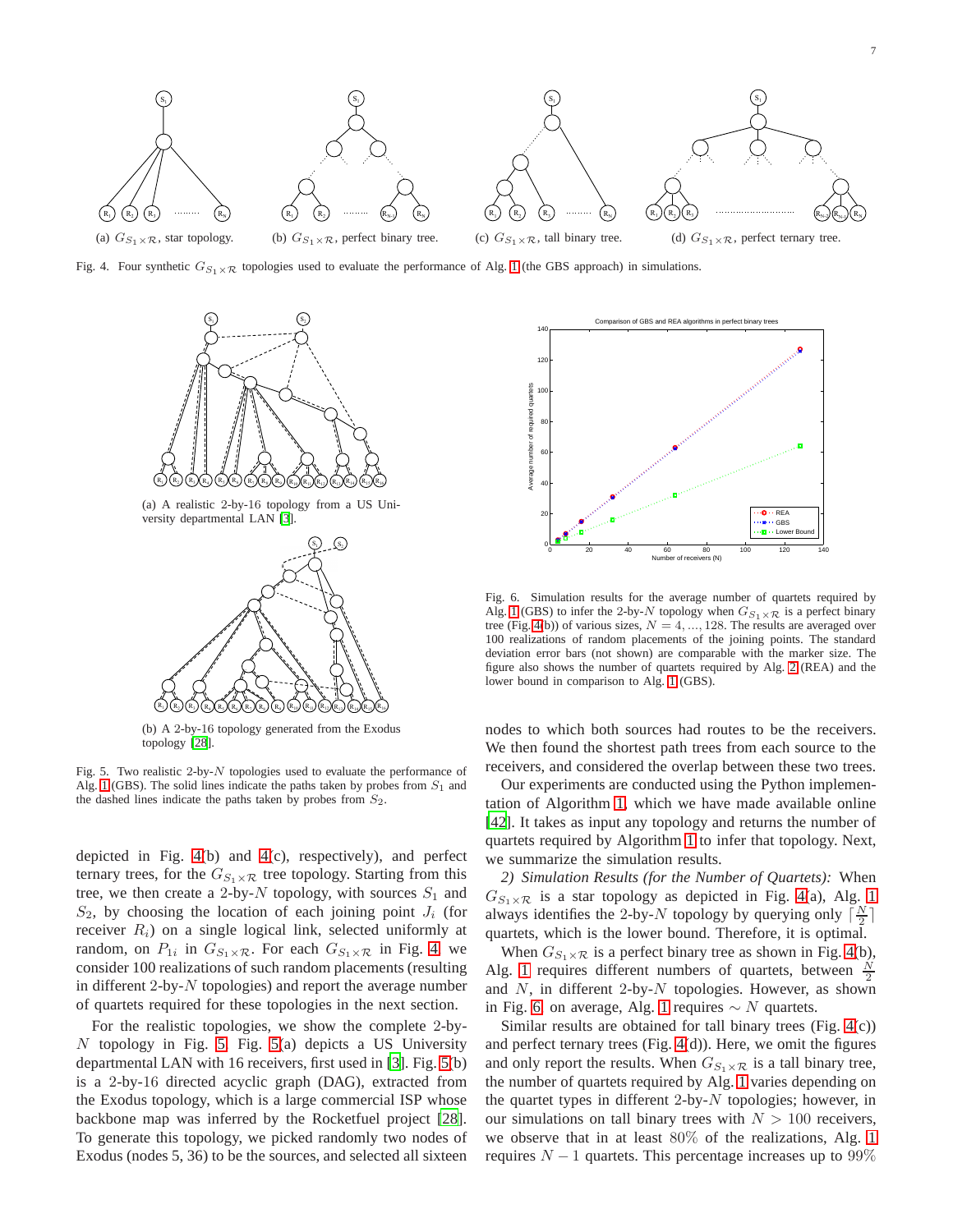

<span id="page-7-2"></span>Fig. 7. Deletion and contraction of edge  $e_4$  in a graph.

in topologies with  $N < 100$  receivers. When  $G_{S_1 \times \mathcal{R}}$  is a perfect ternary tree, again on average, Alg. [1](#page-5-1) requires  $N - 1$ quartets, while for some topologies, it requires even more than N quartets.

For the realistic topologies in Fig. [5\(](#page-6-1)a) and Fig. [5\(](#page-6-1)b), Alg. [1](#page-5-1) identifies both 2-by-16 topologies by querying  $14 (= N - 2)$ quartets.

Therefore, in our simulations, we find out that Alg. [1](#page-5-1) only performs as well as one could hope for, *i.e.,* it requires as few quartets as the lower bound, for flat  $G_{S_1\times R}$  topologies, such as the star topology in Fig. [4\(](#page-6-0)a). In other topologies, such as binary/ternary trees or realistic topologies, it requires many more queries, and each round of querying is extremely complex: at each step, Alg. [1](#page-5-1) needs to calculate the worst case benefits of all the quartets, in order to pick the best one among them. In fact, the time complexity of Alg. [1](#page-5-1) is  $O(N^3)$ , and its memory requirement is also high because it requires to keep track of all the benefits and the worst case benefits for all the quartets, as well as all the path updates for the location of each joining point, and so forth.

Since Alg. [1](#page-5-1) is not very efficient in practice as described above, we propose an alternate algorithm in the next section, which is much simpler and more efficient than the GBS approach.

## VI. THE RECEIVER ELIMINATION ALGORITHM

<span id="page-7-0"></span>In this section, we design another greedy algorithm as an alternative to the GBS approach, called the Receiver Elimination Algorithm (REA), which requires more queries than GBS for some topologies, but each iteration is extremely simple and fast, and it scales linearly in the number of receivers. In particular, given  $G_{S_1\times R}$  and the ability to query the type of any quartet, REA is able to identify all  $N$  joining points where  $G_{S_2\times R}$  merges with  $G_{S_1\times R}$ , *i.e.*, the entire 2-by-N topology, in  $N-1$  steps.

Let every edge e in  $G_{S_1 \times \mathcal{R}}$  have a unique name:  $label(e)$ . In our algorithm, we use two operations "edge deletion" and "edge contraction", depicted in Fig. [7](#page-7-2) and defined as follows.

*Definition 1: Deleting* edge  $(u, v)$ , entails taking that edge out of the graph while the end-nodes  $u$  and  $v$ , and the labels

<span id="page-7-1"></span>**Algorithm 2** REA starts from  $G_{S_1 \times R}$ , selects the quartets sequentially, queries their types, and merges them until identifying all joining points  $\mathcal{J}_N$ .

|                                  |  |  |  |  |  |  |  |  |  |  |  | 1: Let $J$ be a vector of length $N$ of edge labels, which represents the |  |
|----------------------------------|--|--|--|--|--|--|--|--|--|--|--|---------------------------------------------------------------------------|--|
| locations of the joining points. |  |  |  |  |  |  |  |  |  |  |  |                                                                           |  |
| $\sim$                           |  |  |  |  |  |  |  |  |  |  |  |                                                                           |  |

```
2: while |\mathcal{R}| > 1 do
```
3: Pick any two receivers  $R_i$ ,  $R_j$  in  $G_{S_1 \times R}$ , such that  $R_i$  and  $R_j$  are siblings; denote their parent by  $\overrightarrow{P}$ .

```
4: Query the type of (R_i, R_j).<br>5: switch (R_i, R_j) do
 5: switch (R_i, R_j) do<br>6: case type 1:
            6: case type 1 :
 7: J_i \equiv J_j<br>8: Delete
 8: Delete R_i and edge (P, R_i).<br>9: if outdeg(P)==1 then
                if outdeg(P) == 1 then
10: Contract (P, R_i) into R_i.
11: case type 2 :
12: J_j = label((P, R_j))<br>13: Delete R_i and edge (
13: Delete R_j and edge (P, R_j).<br>14: if outdeg(P)==1 then
                if outdeg(P) == 1 then
15: Contract (P, R_i) into R_i.
16: case type 3 :
17: J_i = label((P, R_i))<br>18: Delete R_i and edge
18: Delete R_i and edge (P, R_i).<br>19: if outdeg(P)==1 then
19: if outdeg(P)==1 then<br>20: Contract (P, R_a)Contract (P, R_i) into R_i.
21: case type 4 :
22: J_j = label((P, R_j))23: Delete R_j and edge (P, R_j).
24: if outdeg(P)==1 then<br>25: Contract (parenti
                    Contract (parent(P), P) into P.
26: /*There is one remaining receiver, which we call R_z.*/27: Let J_z = label((parent(R_z), R_z)).28: Output J.
```
of the remaining edges in the graph remain unchanged.

*Definition 2: Contracting* edge  $(u, v)$  into node  $w$ , consists of deleting that edge and merging  $u$  and  $v$  into a single node  $w$ . The labels of the remaining edges do not change (although nodes may be renamed to w).

REA is described in Alg. [2.](#page-7-1) It starts from the  $S_1$  tree  $(G_{S_1\times R})$  and proceeds by selecting one quartet to query at each step (*i.e.*, two receivers  $R_i, R_j$  to send probes to, from sources  $S_1, S_2$ ). The two receivers  $(R_i, R_j)$  in the selected quartet are sibling leaves. Based on the type of the selected quartet, Alg. [2](#page-7-1) identifies exactly one joining point in one step. It then updates  $G_{S_1 \times \mathcal{R}}$  by deleting the receiver whose joining point has been identified and the last incoming edge to that receiver. That is why we call it the Receiver Elimination Algorithm. Furthermore, if a node of degree two appears in  $G_{S_1 \times \mathcal{R}}$  as a result of this edge deletion, the algorithm eliminates that node by contracting the corresponding edge. The algorithm continues iteratively until there is one edge left, *i.e.,* all joining points are identified. This way, Alg. [2](#page-7-1) identifies all joining points (where paths from  $S_2$  to each receiver join the  $S_1$  tree), one-by-one, proceeding from the bottom to the root of the tree. Next, we describe an illustrative example.

*Example 4:* Fig. [8\(](#page-8-0)b)-(e) demonstrate the steps performed by REA to identify the 2-by- $N$  topology shown in Fig. [8\(](#page-8-0)a). The algorithm starts from  $G_{S_1 \times \mathcal{R}}$  shown in Fig. [8\(](#page-8-0)b);  $e_1, ..., e_6$ are the edge labels on this tree. The algorithm first selects  $(R_2, R_3)$  and queries its type. Since the answer is type 1, the algorithm assigns  $J_2 \equiv J_3$ , and deletes  $R_2$  and  $e_5$ . Since the degree of  $B_{2,3}$  becomes 2, the algorithm contracts  $e_6$  into  $R_3$ .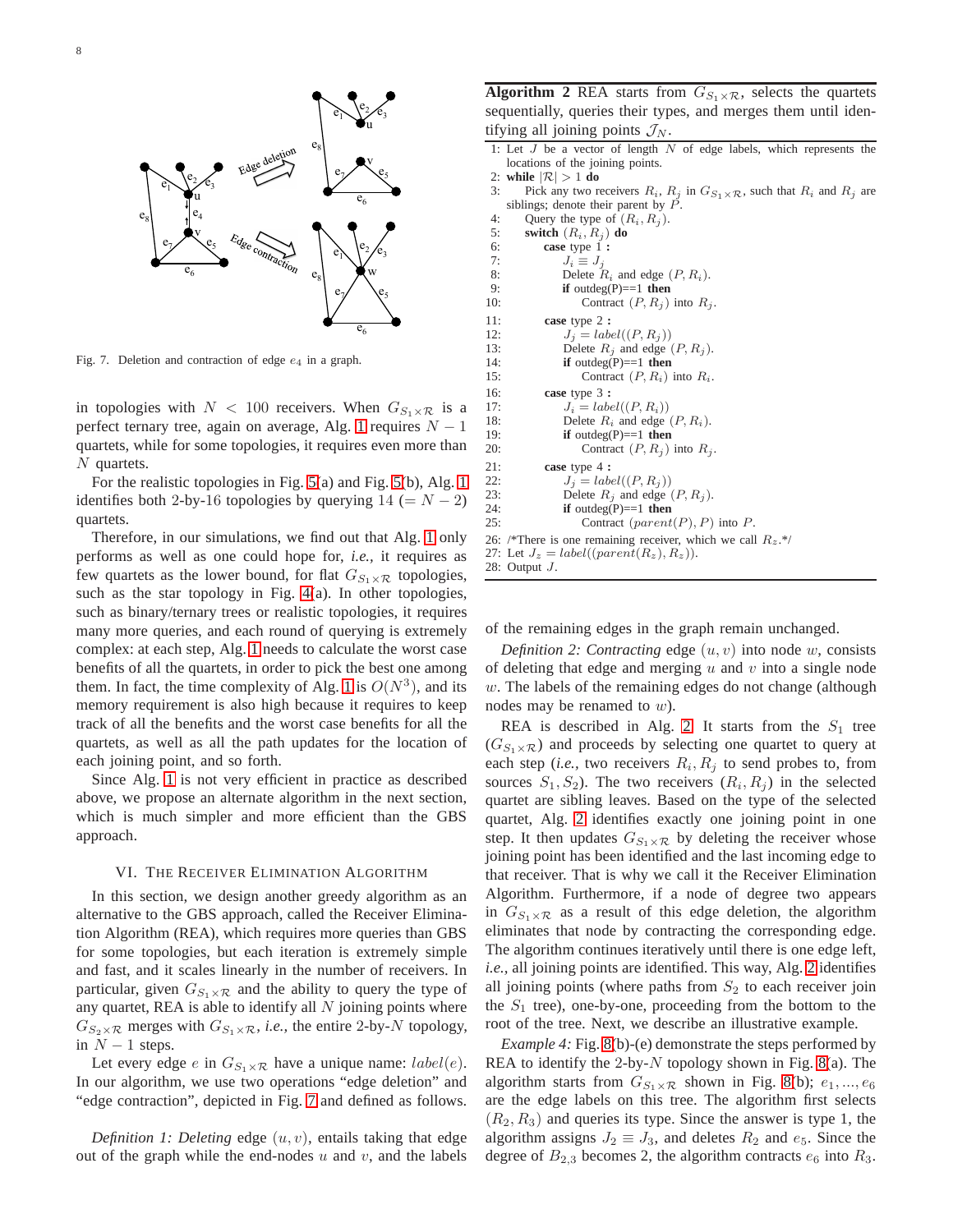$R_4$ 

 $\frac{1}{2}R_z$ 

 $S_1$ 

 $e_1$ 

 $J_4$ 



(a) The  $G_{\mathcal{S}\times\mathcal{R}}$  topology, which we want to identify. (b)  $G_{S_1 \times R}$  (T<sub>4</sub>).  $(R_2, R_3)$ is of type 1; thus  $J_2 \equiv J_3$ . (c)  $T_3$ .  $(R_1, R_3)$  is of type 4; thus  $J_3$  is identified on  $e_3$ . (d)  $T_2$ .  $(R_1, R_4)$  is of type 3; thus  $J_1$  is identified on  $e_2$ . (e)  $T_1$ .  $R_z = R_4$ ; thus  $J_4$  is identified on e1.

<span id="page-8-0"></span>Fig. 8. The steps (b), (c), (d), and (e), performed by Alg. [2](#page-7-1) (REA) to identify the 2-by-N topology in (a). The output of the algorithm is  $J = [e_2, e_3, e_3, e_1]$ .

In the second step shown in Fig. [8\(](#page-8-0)c), REA selects two sibling leaves  $(R_1, R_3)$ , randomly out of three possible pairs of siblings, and queries its type. Since it is type 4, the algorithm identifies  $J_3$  on  $e_3$  (which, together with the previous step, means that  $J_2$  is also identified). It also deletes  $R_3$  and  $e_3$ . There is no contraction in this step as  $B_{1,4}$ 's degree is  $> 2$ .

In the third step shown in Fig. [8\(](#page-8-0)d),  $(R_1, R_4)$  is selected and queried; it is of type 3. Therefore, the algorithm identifies  $J_1$  on  $e_2$ , deletes  $R_1$  and  $e_2$ , and contracts  $e_4$  into  $R_4$ . Since there is only one receiver left, there are no more quartets to query; thus the algorithm exits the while loop and proceeds to the last step (line 26). For  $R_z = R_4$ , the algorithm identifies  $J_4$  on  $e_1$ , as shown in Fig. [8\(](#page-8-0)e). The identified joining points agree with the real locations in  $G_{\mathcal{S}\times\mathcal{R}}$  topology in Fig. [8\(](#page-8-0)a), which demonstrates the correctness of the algorithm.

## *A. Properties of REA*

Let  $T_N = G_{S_1 \times \mathcal{R}}$  denote the logical tree from  $S_1$  to all N receivers, which we assume to be known. In this section, we use the notation  $T_N$  to emphasize that this initial tree  $G_{S_1\times \mathcal{R}}$ contains  $N$  receivers. After each iteration through the while loop in Alg. [2,](#page-7-1) one receiver is deleted. We write  $T_k$  to denote the tree (rooted at  $S_1$ ) obtained at the end of iteration  $(N-k)$ , at which point there are k receivers remaining. Let  $\mathcal{J}_k$  denote the set of joining points, which still remain to be identified after iteration  $(N - k)$ , *i.e.*, one for each remaining receiver.

*Proposition 6.1:* Let  $T_k$  and  $\mathcal{J}_k$  be given. The next iteration of Alg. [2](#page-7-1) (lines 3–25) produces  $T_{k-1}$  and  $\mathcal{J}_{k-1}$ , which satisfy the following properties:

1) The  $S_1$  topology is still a logical tree, and it has  $k-1$ receivers (*i.e.,* one receiver and its corresponding edge are deleted from  $T_k$ ). Therefore, we denote it by  $T_{k-1}$ .

2) One joining point has been identified; therefore, the algorithm has  $k - 1$  more joining points in  $\mathcal{J}_{k-1}$  to identify.

3) All joining points in  $\mathcal{J}_{k-1}$  are located on edges in  $T_{k-1}$ . *Proof:* These properties follow directly from the operations performed by one step of Alg. [2:](#page-7-1)

1) In each iteration, a single receiver is eliminated from the tree. Consequently, the only node that can possibly have degree two (or out-degree one) after deleting the receiver is its parent, P. However, after each deletion, Alg. [2](#page-7-1) tests to see if P has out-degree 1, and if it does, then an additional contraction is performed so that the resulting tree,  $T_{k-1}$ , is still logical.

2) When  $(R_i, R_j)$  is of type 2, 3, or 4, we can see in lines 12, 17, and 22 of the algorithm, respectively, that one joining point is identified. When  $(R_i, R_j)$  is of type 1, line 7 assigns to  $R_i$ , the same joining point as  $R_j$ 's. Then, in line 8,  $R_i$  is deleted so that we do not create a loop by assigning  $J_i$  again to  $J_j$  later. Also,  $J_j$  eventually becomes identified, either in one of the other types (2, 3, or 4) in the while loop, or in the last line of the algorithm. Thus, we have  $\mathcal{J}_{k-1}$  after one step.

3) Alg. [2](#page-7-1) changes  $T_k$  by 2 processes: edge deletion and edge contraction. We show that neither deletion nor contraction can eliminate an edge in  $T_k$  that contains a joining point in  $\mathcal{J}_{k-1}$ .

*Deletion:* Alg. [2](#page-7-1) is constructed such that any edge deleted from the  $S_1$  tree contains either no joining point (if  $(R_i, R_j)$ ) is of type 1) or exactly one joining point, corresponding to the receiver being removed along with that edge (if  $(R_i, R_j)$ ) is of type 2, 3, or 4).

*Contraction:* An edge is contracted only when it does not contain any joining point, neither for  $R_i$  and  $R_j$  (see lines 9 − 10 for type 1, lines 14 − 15 for type 2, lines 19 − 20 for type 3, and lines 24−25 for type 4), nor for any other receivers (since  $(R_i, R_j)$  are sibling leaves, the contracted edge cannot contain any joining point for any other receiver.<sup>[10](#page-8-1)</sup>).

The following theorem establishes the correctness and complexity of Algorithm [2](#page-7-1) (REA).

*Theorem 6.2:* REA terminates in N steps and correctly identifies all N joining points after querying  $N - 1$  quartets.

*Proof:* The proof is via induction. In the beginning,  $T_N =$  $G_{S_1\times R}$  is a logical tree and according to Corollary 1 in [\[1](#page-10-0)], the joining points are identifiable using sufficient quartets. Our inductive step is one iteration of the while loop. First, note that there exist two sibling receivers at every step: it is enough to pick one of the lowest receivers (*i.e.,* a receiver with the largest distance from the source); it will always have a sibling because of the logical tree topology. The algorithm queries one quartet per step, identifies one joining point per step, and at the end of the step, it preserves properties 1, 2, and 3. The while loop terminates in  $N - 1$  iterations and there is one additional step for  $R_z$  after the loop (which does not use any quartet). Therefore, the algorithm terminates in  $N$  steps, and correctly identifies all  $N$  joining points by querying exactly  $N-1$  quartets.

<span id="page-8-1"></span><sup>&</sup>lt;sup>10</sup>Algorithm [2](#page-7-1) selects *sibling* receivers  $R_i$  and  $R_j$  at each step. Therefore, there are only two potential candidates for the joining points that can be identified at this step:  $J_i$  and  $J_j$ .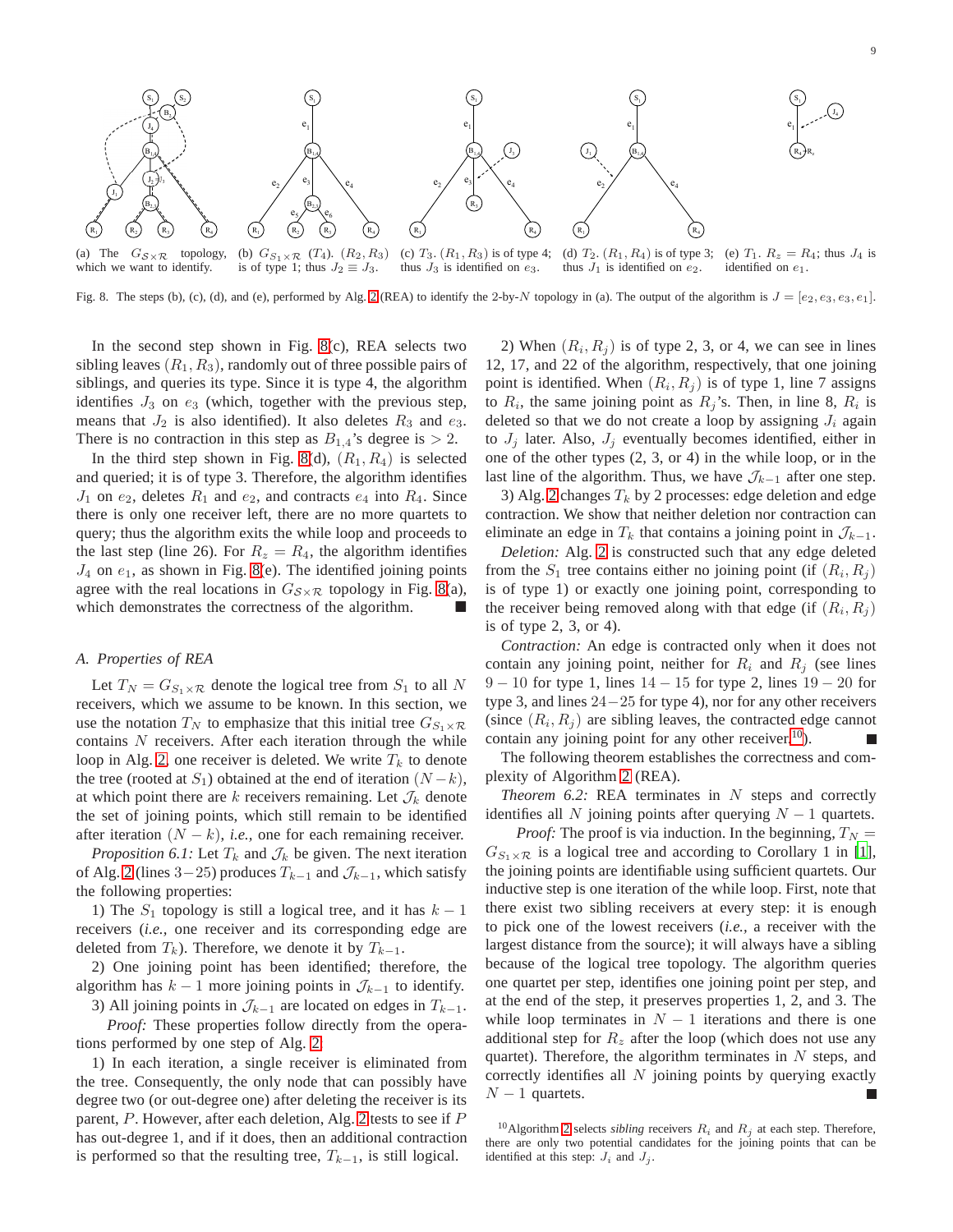*Discussion.* An important observation is that the  $N - 1$ quartets are not known a priori, but are easily selected in a sequential way, as needed; this makes REA easy to implement in practice using active probing. Another observation is about the running time: exactly  $N-1$  quartets need to be queried (by sending sets of probes). This is much less than the  $\binom{N}{2}$ possible quartets queried by a brute-force approach [\[1](#page-10-0), [3\]](#page-10-3), but higher than the lower bound on the number of required quartets by any algorithm ( $\lceil \frac{N}{2} \rceil$ , Theorem [4.1\)](#page-3-4). Therefore, REA is not optimal, but it is simple, efficient, and provably correct. The next section compares the performance of REA to GBS in different topologies.

#### *B. Comparison to GBS*

In Section [V-C,](#page-5-4) we evaluated the performance of Alg. [1](#page-5-1) (GBS) in simulations over both synthetic topologies of Fig. [4](#page-6-0) and realistic topologies of Fig. [5.](#page-6-1) In this section, we compare the performance of Alg. [2](#page-7-1) (REA) against Alg. [1](#page-5-1) (GBS) and the lower bound, over the same topologies. The performance metrics of interest include the number of quartets queried in order to exactly infer the topology, *i.e.,* the measurement overhead, as well as the running time and the memory used by each algorithm.

*1) The Number of Quartets:* When  $G_{S_1 \times \mathcal{R}}$  is a star topology as in Fig. [4\(](#page-6-0)a), we saw in Section [V-C](#page-5-4) that GBS is optimal and requires only  $\lceil \frac{N}{2} \rceil$  quartets. Therefore, it performs better than REA, which requires  $N - 1$  quartets.

On the other hand, when  $G_{S_1 \times \mathcal{R}}$  is a perfect binary tree as in Fig. [4\(](#page-6-0)b), we can see in Fig. [6](#page-6-2) that on average, REA performs very close to GBS, while GBS is much more complex than REA. Similar results are obtained for tall binary trees (Fig. [4\(](#page-6-0)c)) and perfect ternary trees (Fig. [4\(](#page-6-0)d)). As described in Section [V-C,](#page-5-4) for both  $G_{S_1 \times \mathcal{R}}$  topologies, on average, REA performs close to GBS, and for some topologies, GBS requires even more than N quartets.

For the realistic 2-by-16 topologies in Fig. [5\(](#page-6-1)a) and Fig. [5\(](#page-6-1)b), we saw in Section [V-C](#page-5-4) that GBS requires  $N-2 = 14$ quartets, while REA requires  $N - 1 = 15$  quartets.

Therefore, one can see that GBS only requires significantly fewer quartets than REA for flat  $G_{S_1\times R}$  topologies, such as the star topology in Fig. [4\(](#page-6-0)a). In other topologies, such as binary/ternary trees or realistic topologies, REA is preferred over GBS, because it is much simpler and it identifies the joining points using the same number of quartets (or even fewer quartets in large topologies) as GBS  $(i.e., N - 1)$ .

*2) Time and Space Complexity:* The time complexity of REA  $(O(N))$  is significantly lower than that of GBS  $(O(N^3))$ . The reason is that at each step, REA only needs to select a pair of sibling receivers (any of them will do); while GBS calculates the worst case benefits of all the quartets, in order to pick the best one among them, which takes much longer. As an example, for a single realization of our simulations when  $G_{S_1\times R}$  is a perfect binary tree with 128 receivers, the running time of REA is only  $< 1$  second, while that of GBS is 19 seconds. This is a big difference when we consider a large number of realizations as described in Section [V-C.](#page-5-4)

The memory requirement of REA is also much lower than that of GBS. The reason is that REA only requires to store the (modified version of the) graph at each step; while GBS requires to keep track of all the benefits and the worst case benefits for all the quartets, all the path updates for the location of each joining point, and so forth.

## VII. EXTENSIONS

<span id="page-9-0"></span>In this section, we briefly outline the possible extensions to the active learning algorithms we have discussed so far.

#### *A. Extension to* M*-by-*N *Topologies*

So far, we have focused on inferring a 2-by- $N$  topology, which is a special but important case.  $M$ -by- $N$  topologies can be inferred by merging the tree topologies of the remaining  $M-2$  sources to this 2-by-N topology, one source at a time. Assume that we have inferred a k-by-N topology,  $2 \leq k < M$ . To add the  $(k+1)^{th}$  source, we need to identify each joining point of the new source,  $S_{k+1}$ , and any one of the k sources in the current topology,  $S_i$ ,  $1 \le i \le k$ , for each receiver, on a single logical link in the  $k$ -by- $N$  topology (defined by all the branching points). Therefore, we need to apply REA (or GBS) to  $S_{k+1}$  and any one (in the best case) or all (in the worst case) of the current  $k$  sources. Therefore, for example using REA, the number of quartets required to identify the  $M$ -by- $N$ topology is between  $(M-1)(N-1)$  and  $\binom{M}{2}(N-1)$ .

#### *B. Extension to Noisy Case*

So far, we have considered the noiseless scenario, where the answer to each query is the correct quartet type. One can extend the algorithms to deal with noisy queries, using the two approaches proposed in [\[35](#page-11-1)]. The first one is a simple solution that applies to both GBS and REA; it repeats the query multiple times and considers the majority vote as the answer to that query. The second approach is more sophisticated and fits naturally in the GBS framework.<sup>[11](#page-9-2)</sup> It assigns weights to each hypothesis using a probability distribution. The initial weighting is uniform, but it gets updated after each query. The update naturally boosts the probability measure of the hypotheses that agree with the answer to the query. At the end, the hypothesis with the largest weight is selected. We can adopt this approach for the GBS algorithm by incorporating the probability measures in the path updates and in computing the benefits. Using this approach, GBS can handle the noisy queries more naturally than REA. The query complexity and the probability of error for both approaches have been analyzed in [\[35\]](#page-11-1).

# VIII. CONCLUSION

<span id="page-9-1"></span>Although active topology inference is a well-studied problem, to the best of our knowledge, this paper is the first to focus on efficient merging algorithms. We formulate the problem as multiple hypothesis testing and develop an active learning algorithm based on GBS. We also propose an efficient Receiver Elimination Algorithm that queries only  $N-1$  quartets, which is much less than the  $\binom{N}{2}$  possible quartets. Furthermore,

<span id="page-9-2"></span> $11A$  similar solution for REA would be to perform the deletions and contractions probabilistically.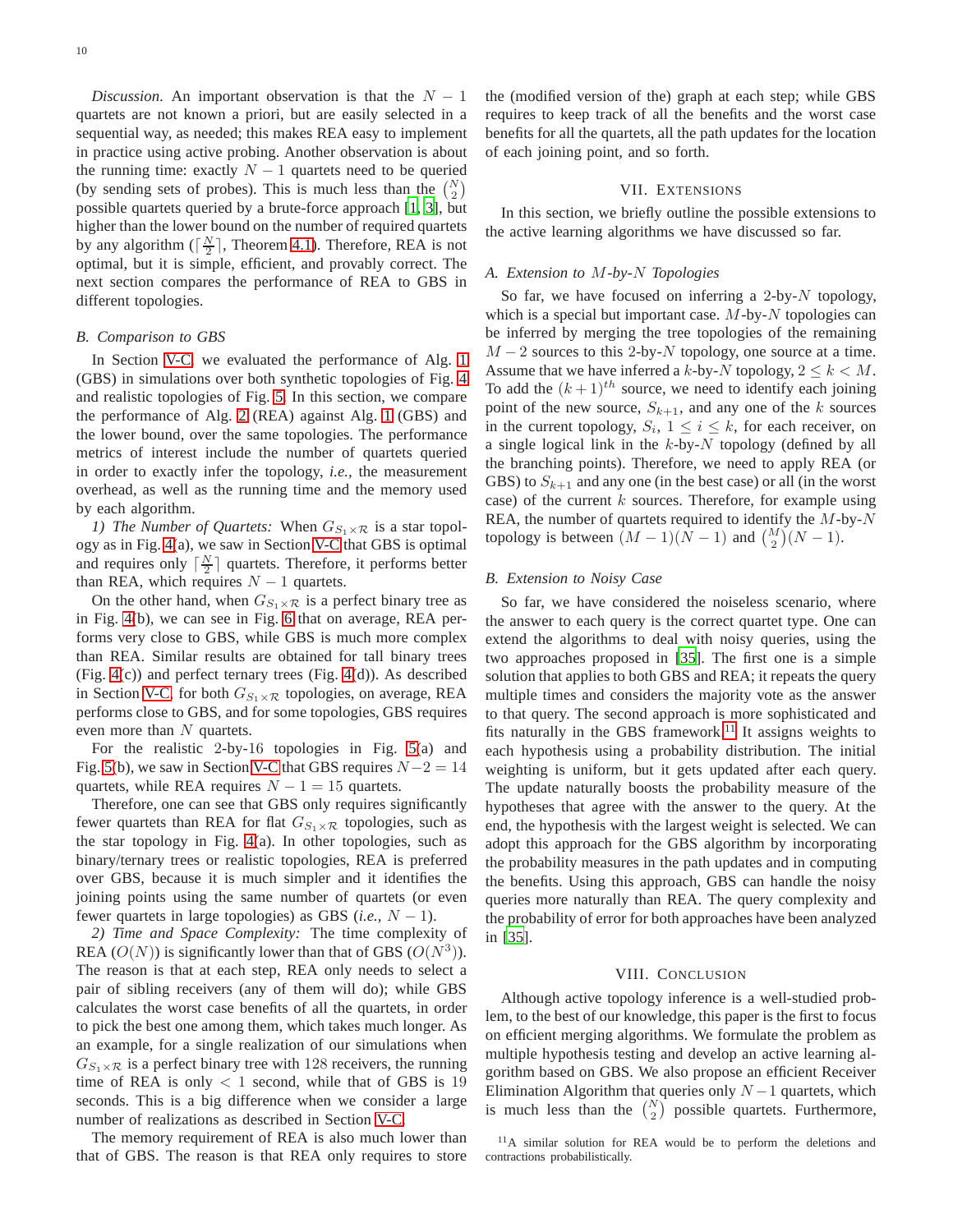comparing it to the GBS algorithm in simulations, we find out that the simple REA is near-optimal, and comparable to the GBS approach in terms of the number of queries (thus measurement bandwidth), while having much lower time and space complexity. Therefore, it is preferable for all practical purposes.

## **REFERENCES**

- <span id="page-10-0"></span>[1] M. Rabbat, M. Coates, and R. Nowak, "Multiple source internet tomography," *IEEE JSAC*, vol. 24, no. 12, pp. 2221–2234, Dec. 2006.
- <span id="page-10-6"></span>[2] M. Rabbat, R. Nowak, and M. Coates, "Multiple source, multiple destination network tomography," in *Proc. of IEEE Infocom*, Hong Kong, March 2004.
- <span id="page-10-3"></span>[3] M. Coates, M. Rabbat, and R. Nowak, "Merging logical topologies using end-to-end measurements," in *Proc. of ACM IMC*, Miami, FL, Oct. 2003.
- <span id="page-10-2"></span>[4] R. Castro, M. Coates, G. Liang, R. Nowak, and B. Yu, "Network tomography: Recent developments," *Statistical Science*, vol. 19, no. 3, pp. 499–517, 2004.
- <span id="page-10-18"></span>[5] A. Anandkumar, A. Hassidim, and J. Kelner, "Topology discovery of sparse random graphs with few participants," in *Proc. of ACM Sigmetrics*, San Jose, CA, June 2011.
- <span id="page-10-1"></span>[6] A. Krishnamurthy and A. Singh, "Robust multi-source network tomography using selective probes," in *Proc. of IEEE Infocom*, Orlando, FL, March 2012.
- <span id="page-10-4"></span>[7] S. Ratnasamy and S. McCanne, "Inference of multicast routing trees and bottleneck bandwidths using end-to-end measurements," in *Proc. of IEEE Infocom*, New York, NY, March 1999, pp. 353–360.
- [8] N. Duffield, J. Horowitz, and F. L. Presti, "Adaptive multicast topology inference," in *Proc. of IEEE Infocom*, Anchorage, AK, April 2001.
- [9] N. Duffield, J. Horowitz, F. Presti, and D. Towsley, "Multicast topology inference from measured end-to-end loss," *IEEE Transactions on Information Theory*, vol. 48, no. 1, pp. 26–45, Jan. 2002.
- [10] M. Coates, R. Castro, M. Gadhiok, R. King, Y. Tsang, and R. Nowak, "Maximum likelihood network topology identification from edge-based unicast measurements," in *Proc. of ACM Sigmetrics*, Marina Del Rey, CA, June 2002.
- <span id="page-10-19"></span>[11] N. G. Duffield and F. L. Presti, "Network tomography from measured end-to-end delay covariance," *IEEE/ACM Transactions on Networking*, vol. 12, no. 6, pp. 978–992, Dec. 2004.
- [12] B. Eriksson, G. Dasarathy, P. Barford, and R. Nowak, "Toward the practical use of network tomography for internet topology discovery," in *Proc. of IEEE Infocom*, San Diego, CA, March 2010.
- [13] J. Ni, H. Xie, S. Tatikonda, and Y. R. Yang, "Efficient and dynamic routing topology inference from end-to-end measurements," *IEEE/ACM Transactions on Networking*, vol. 18, no. 1, Feb. 2010.
- [14] J. Ni and S. Tatikonda, "Network tomography based on additive metrics," *IEEE Transactions on Information Theory*, vol. 57, no. 12, pp. 7798–7809, Dec. 2011.
- <span id="page-10-5"></span>[15] M. Choi, V. Tan, A. Anandkumar, and A. Willsky, "Learning latent tree graphical models," *Journal of Machine Learning Research*, vol. 12, pp. 1771–1812, May 2011.
- <span id="page-10-7"></span>[16] P. Sattari, A. Markopoulou, and C. Fragouli, "Multiple source multiple destination topology inference using network coding," in *Proc. of NetCod*, EPFL, Lausanne, Switzerland, June 2009.
- <span id="page-10-8"></span>[17] P. Sattari, C. Fragouli, and A. Markopoulou, "Active topology inference using network coding," *Elsevier PHY-COM, Special Issue on Network Coding and its Applications to Wireless Communications*, vol. 6, pp. 142–163, March 2013.
- <span id="page-10-12"></span>[18] I. Cunha, R. Teixeira, N. Feamster, and C. Diot, "Measurement methods for fast and accurate blackhole identification with binary tomography," in *Proc. of ACM IMC*, Chicago, Illinois, Nov. 2009.
- <span id="page-10-13"></span>[19] E. Katz-Bassett, H. Madhyastha, J. P. John, A. Krishnamurthy, D. Wetherall, and T. Anderson, "Studying black holes in the internet with hubble," in *Proc. of USENIX NSDI*, San Francisco, CA, April 2008.
- <span id="page-10-14"></span>[20] Z. Zhang, Y. Zhang, Y. C. Hu, Z. M. Mao, and R. Bush, "ispy: Detecting ip prefix hijacking on my own," in *Proc. of ACM SIGCOMM*, Seattle, WA, August 2008.
- <span id="page-10-15"></span>[21] J. Dilley, B. Maggs, J. Parikh, H. Prokop, R. Sitaraman, and B. Weihl, "Globally distributed content delivery," *IEEE Internet Computing*, vol. 6, no. 5, pp. 50–58, 2002.
- <span id="page-10-16"></span>[22] D. Andersen, H. Balakrishnan, F. Kaashoek, and R. Morris, "Resilient overlay networks," *SIGOPS Operating Systems Review*, vol. 35, no. 5, pp. 131–145, Dec. 2001.
- <span id="page-10-9"></span>[23] C. Fragouli, A. Markopoulou, and S. Diggavi, "Topology inference using network coding," in *Proc. of Allerton Conference*, Monticello, IL, Sept. 2006.
- <span id="page-10-10"></span>[24] G. Sharma, S. Jaggi, and B. Dey, "Network tomography via network coding," in *Proc. of Information Theory and Applications (ITA) Workshop*, San Diego, CA, Feb. 2008.
- <span id="page-10-20"></span>[25] B. Huffaker, D. Plummer, D. Moore, and K. Claffy, "Topology discovery by active probing," in *Proc. of SAINT*, Nara, Japan, Jan. 2002.
- [26] B. Cheswick, H. Burch, and S. Branigan, "Mapping and visualizing the internet," in *Proc. of USENIX Annual Technical Conference (ATC)*, San Diego, CA, June 2000.
- [27] R. Govindan and H. Tangmunarunkit, "Heuristics for internet map discovery," in *Proc. of IEEE Infocom*, Tel-Aviv, Israel, March 2000.
- <span id="page-10-11"></span>[28] N. Spring, R. Mahajan, and D. Wetherall, "Measuring isp topologies with rocketfuel," in *Proc. of ACM Sigcomm*, Pittsburgh, PA, Aug. 2002.
- <span id="page-10-17"></span>[29] M.-F. Shih and A. O. Hero, "Hierarchical inference of unicast network topologies based on end-to-end measurements," *IEEE Transactions on Signal Processing*, vol. 55, no. 5, pp. 1708–1718, 2007.
- [30] Y. Tsang, M. Coates, and R. D. Nowak, "Network delay tomography," *IEEE Transactions on Signal Processing*, vol. 51, no. 8, pp. 2125–2136, 2003.
- [31] M.-F. Shih and A. O. Hero, "Unicast-based inference of network link delay distributions with finite mixture models," *IEEE Transactions on Signal Processing*, vol. 51,